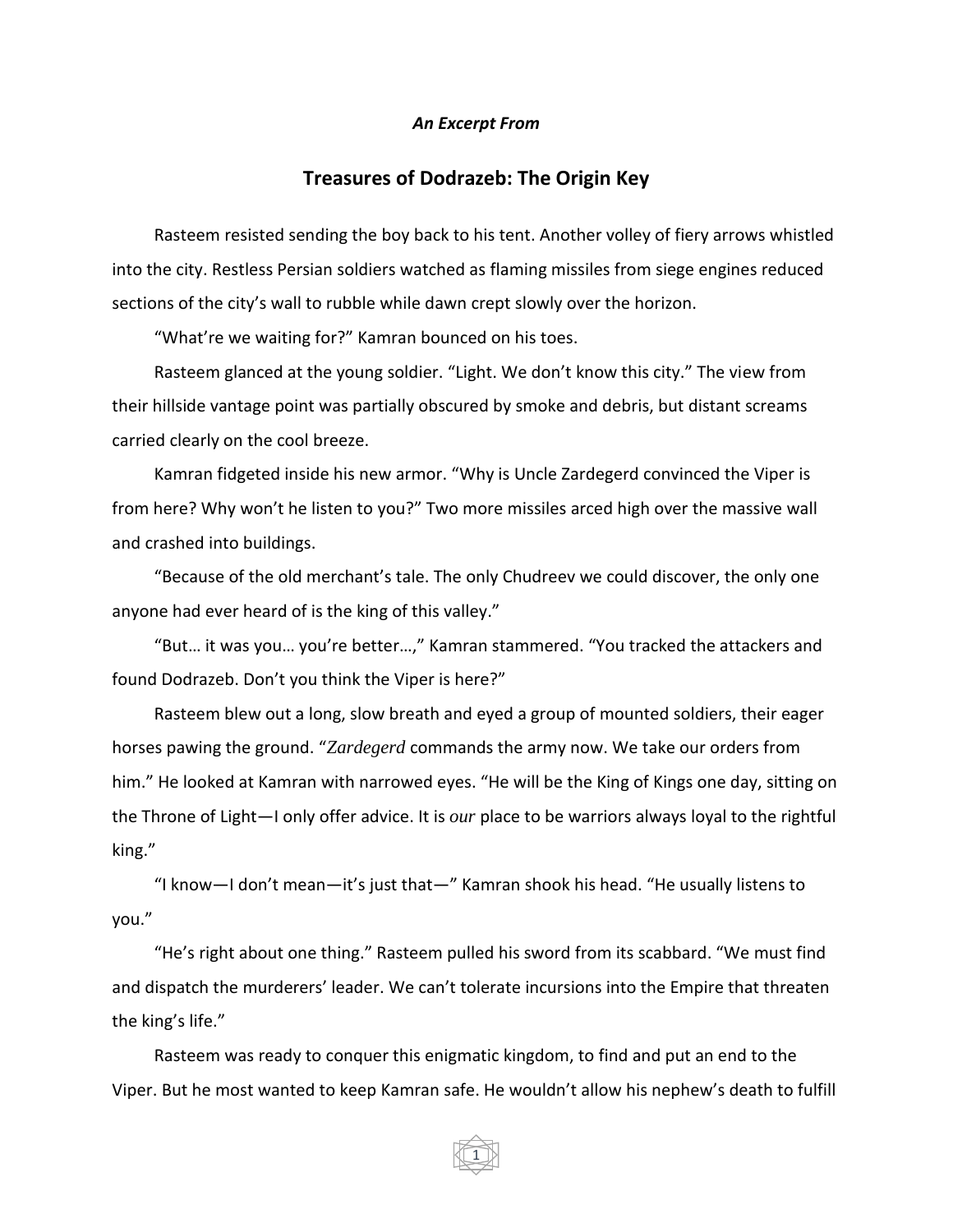the bizarre prophecy that had brought them here. This must be a quick victory.

The eastern sky continued to brighten. "Stay close."

At a signal from the cavalry leader, Rasteem raised his sword and roared an order. He sprinted through a smoking breach in the wall, Kamran at his heels. The army poured inside on foot and on horseback. Rasteem veered left, leading the infantry in a flanking maneuver while the cavalry pushed straight through.

Daybreak revealed a bloody invasion where brave resistance was no match for the Persian army. Rasteem yanked his blade from an enemy's belly. When another came at him, he kicked away the man's weapon and drove a sword through his heart. If the fighting continued at this pace, it would be over in no time.

He looked over his shoulder for Kamran. Dead Dodrazebbians, both soldiers and civilian men, littered the streets, but the boy was nowhere in sight. Rasteem spun around, cold dread sucking the air from his lungs. Frantic, he ignored the metallic stink of blood, filtered out tortured cries.

A familiar shout drew him to an alley. He found Kamran trapped, backed against a wall.

Kamran ducked behind his round shield to fend off a man attacking him with a short sword, his blows thudding against it like an axe chopping a log. When the shield broke apart, Kamran flung the pieces into the dirt next to his sword. He crouched and raised his fists, prepared to spring aside before the defender could finish him off.

Rasteem yelled as he came at Kamran's foe. The man turned toward the sound and was instantly impaled. With the tip of Rasteem's sword protruding from his back, surprise in the defender's eyes dimmed to lifelessness. Rasteem pushed the body off his blade, letting it crumple to the ground.

Kamran's face lit up. "Still haven't taken the palace?"

Rasteem grabbed him by his armor. "Can't lead an invasion if I'm searching for you!" He leaned down until they were nose-to-nose. "*Stay with me.*" Rasteem released him and stomped away.

Kamran snatched up his sword. Adjusting his helmet, he ran to catch up. "I would've killed him."

2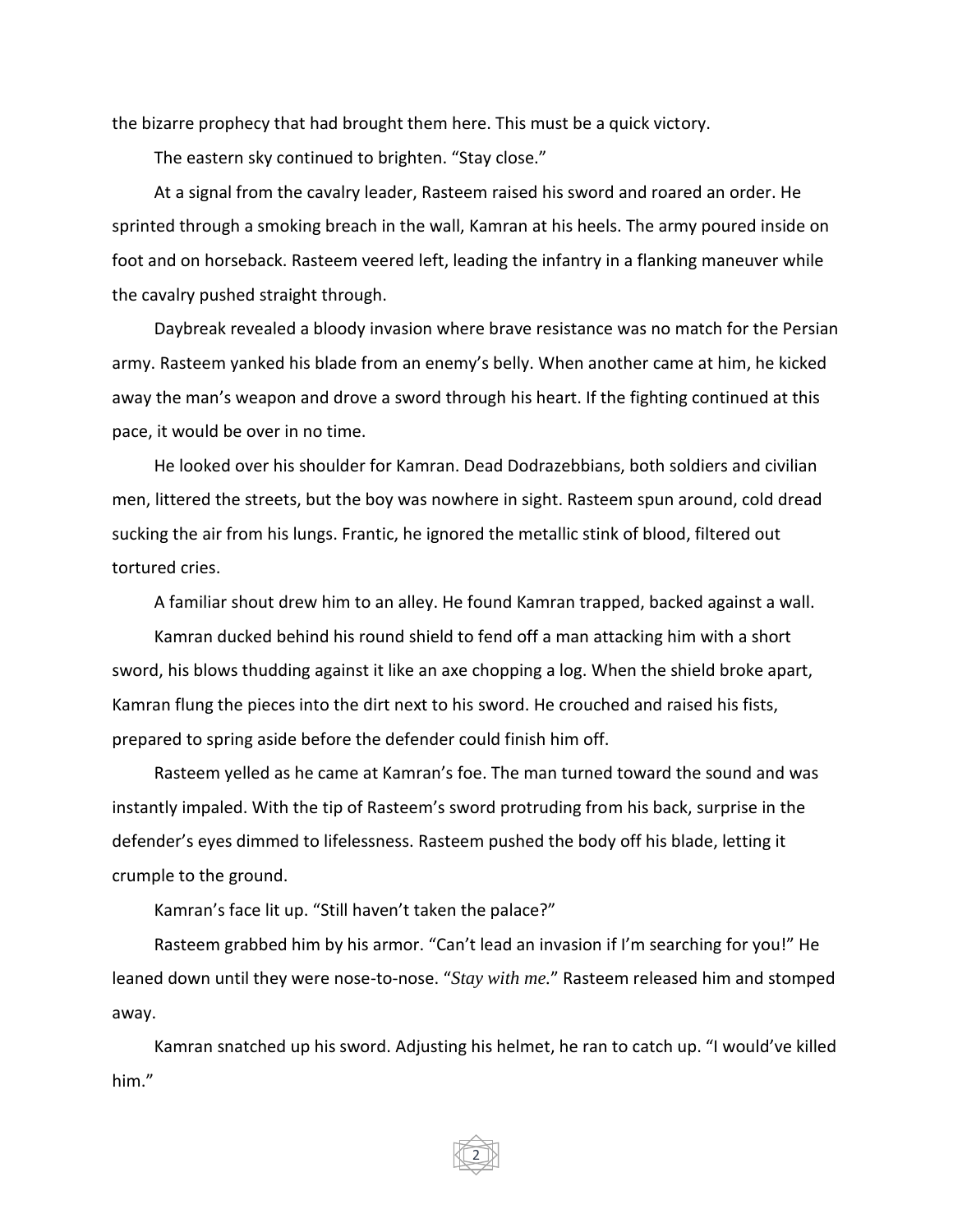Rasteem snorted. "Be glad the only other witness to your failure is dead in the alley." Redfaced, Kamran held his tongue.

Sweating, spattered with gore and dirt, Rasteem raced down the dusty street lined by two- and three-story homes, shops, and expansive gardens. Gusts of acrid smoke carried the smell of freshly spilled blood, giving the air a stench like raw iron on a hot forge. He caught up with a handful of his men engaged in fierce combat against more than a dozen desperate citizens defending a wooden footbridge arching across a canal. It was the last obstacle between the Persians and their goal.

\* \* \*

"Stay calm, everyone. You know what to do." The white-haired elder leaned on a tall staff. His young assistants directed throngs of people through the palace corridor.

"Master Narumeset!" An agitated young woman appeared at the old man's elbow.

"Still here?" Worry creased his forehead. "Laneffri, you must hurry—"

"I can't find Teslapir." Chewing her lip, Laneffri searched the faces hurrying past.

A girl weaved through the crowd toward them. She stopped, struggled to catch her breath. "I have it." Laneffri took a sketch from the girl's hand. Breathing hard, Teslapir said, "The landmarks are easy to follow. But they won't find us."

The three looked up from the crude map when shouts and agonized screams carried through the broad balcony with its view of the courtyard below. Laneffri thrust the drawing back at Teslapir and raised her chin. "I'm not leaving. My place is here, in the palace. To confront them."

Narumeset frowned. "No, Princess. If the king were here—"

"But he isn't. It's my duty-"

"Your duty is to stay safe!" The old man pounded his staff on the floor. He took a deep breath and forced a more soothing tone. "Let me try to reason with them. We cannot risk them taking you hostage."

The crowd in the corridor thinned.

"They are barbarians, incapable of reason." Laneffri slashed her hands through the air. "They responded to our message by battering down our walls."

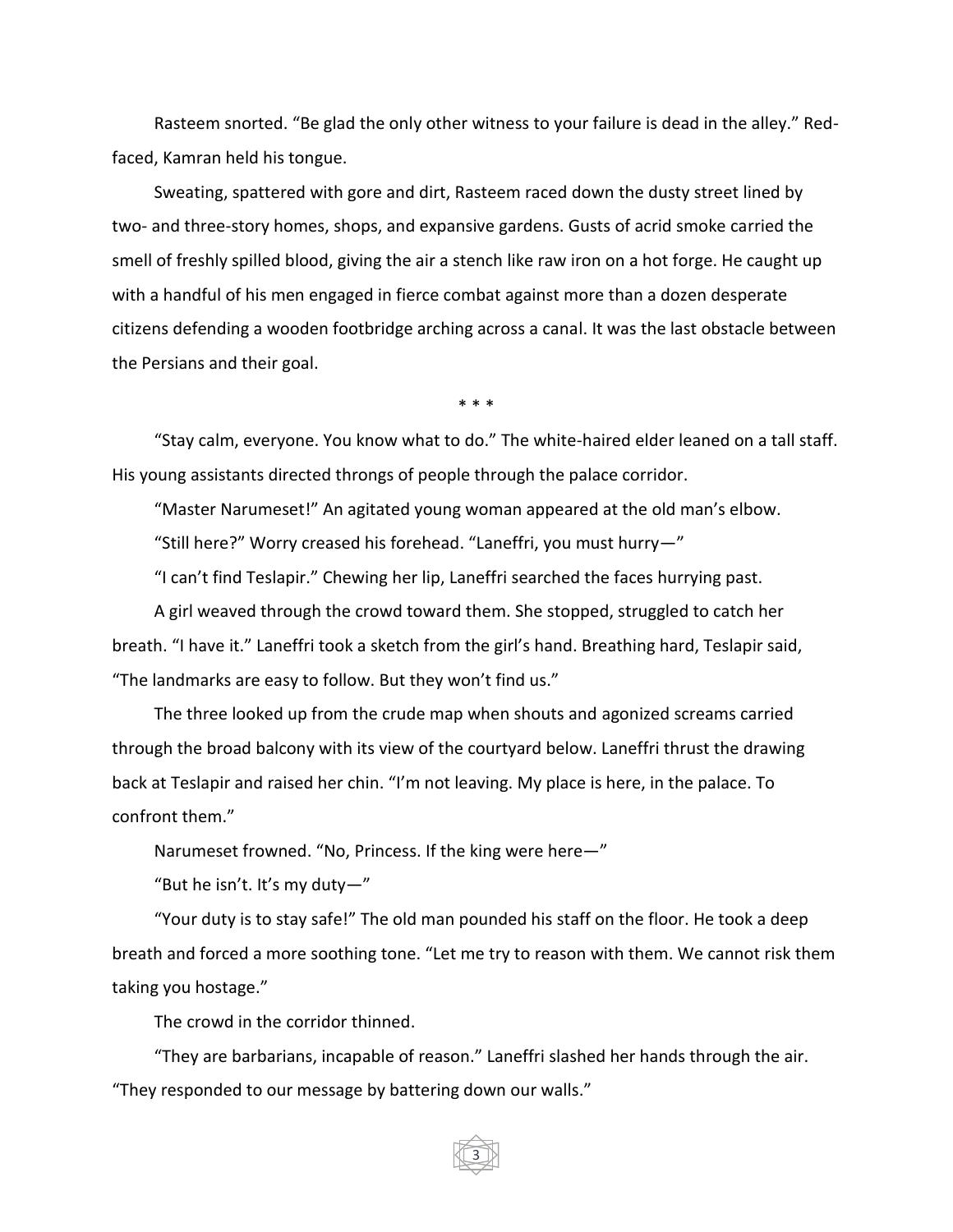The old man's shoulders slumped. "Perhaps, but I must find out why they sought us, how much they know." He locked eyes with the princess. "Right now, that is most important."

Fighting to hide her fear, she whispered, "They were definitely searching for Dodrazeb? As described in the prophecy?"

"Yes. Prepared to attack as soon as they entered the valley." The princess drew a shaky breath. "Still no sign from the summer moon?" He shook his head. "I will send for you when it is safe." Laneffri nodded. "Come, Teslapir." The pair rushed away. Narumeset leaned on his staff and plodded down the deserted corridor.

\* \* \*

Ordered to capture anyone trying to escape, Persian soldiers surrounded the square palace complex. The magnificent structure was built atop an earthen base elevated several feet above the natural valley floor. It was constructed from dark red, blue, and green cast stone and accented with lighter hues of natural marble. Despite straight lines and sharp angles, it gave the impression of flowing curves and rounded arches.

A splendid fountain in the courtyard sprayed cold water into a shallow pool. Droplets rained from delicate yellow and blue metal bouquets shaped like lotus blossoms. Persian soldiers pushed aside bodies resting on the sun-warmed pavement to splash their own faces and necks.

Rasteem spotted Mehyar pressing a hand against his injury and leaning on Kamran. They crossed green lawns, manicured gardens, and paving stones splotched with blood to join other wounded stragglers headed toward the palace where defenders had made a desperate last stand. Kamran guided Mehyar through the courtyard to a shady bower where dozens of wounded men sat or lay on the ground.

Noise swelled toward them. A wave of mounted invaders approached, fighting their way through and past Dodrazebbians. When the two halves of the Persian army united, its commanders would lead a final attack inside the palace.

\* \* \*

4

Sword raised in one hand above his head, Rasteem ordered his men. "On your feet! We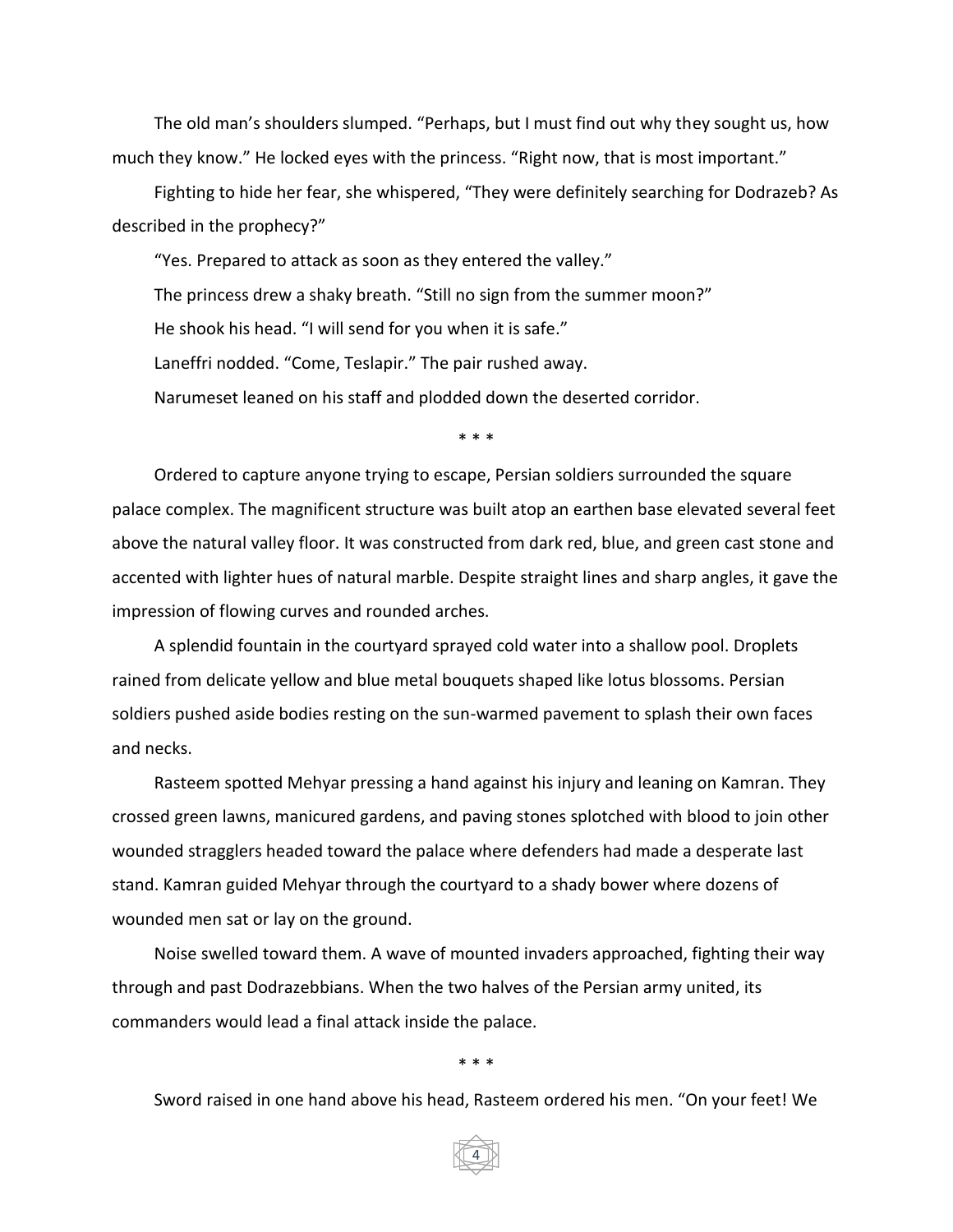seize the palace and take prisoners. Let *no one* escape!"

The men leaped up, waving fists and weapons. Their war cries swelled to a wall of noise that would paralyze the enemy with fear. Soldiers battered down the gigantic double doors, ramming them again and again. Galvanized by the energy around them, Zardegerd and Rasteem were eager to inflict revenge on an enemy they had never seen.

"Kamran, victory is imminent. Show confidence and courage. Draw your sword—*and stay behind me.*"

The doors shattered open, moving the fighting to a different battleground. They expected to find the best-trained and most ferocious combatants here, determined to protect their king and his family. Though some destruction was inevitable, this would not be a crazed gang looting and pillaging. They were a disciplined army.

The soldiers' harrowing cries swelled louder as they swept in, expecting ambushes. Rasteem and Zardegerd overtook them. They led the charge from the hot, dusty courtyard up the half-dozen steps spanning the front of the palace. Soldiers poured through the splintered doorway into cool silence. Kamran tore along behind his uncles.

They slowed and came to a stop in a huge chamber crowned with a vaulted ribbed ceiling, a great hall in the center of the palace one level below the top floor. Soldiers poured in behind them, halted, and waited for orders.

Bright morning sunlight streamed in through a wide balcony on the west side. Colorful tiles interspersed with elaborate murals covered the other walls. Lofty arched portals led to other parts of the palace. Three men stood together, quietly waiting for the onrushing invaders.

Ready to explode with murderous energy, Rasteem brandished his sword and planted himself in front of them. Eyes blazing, he surveyed the men. Zardegerd scrutinized them with suspicion. The brothers exchanged a questioning glance.

"Who are they?" Slack-jawed, Kamran pushed forward, fascinated by the men clothed in fine white linen robes that brushed the floor.

Rasteem grunted and extended an arm toward the boy. He placed his palm on Kamran's breastplate and nudged him back. Kamran took the hint and retreated a few steps.

A calm old man with wrinkled face and gnarled hands waited with two younger men

5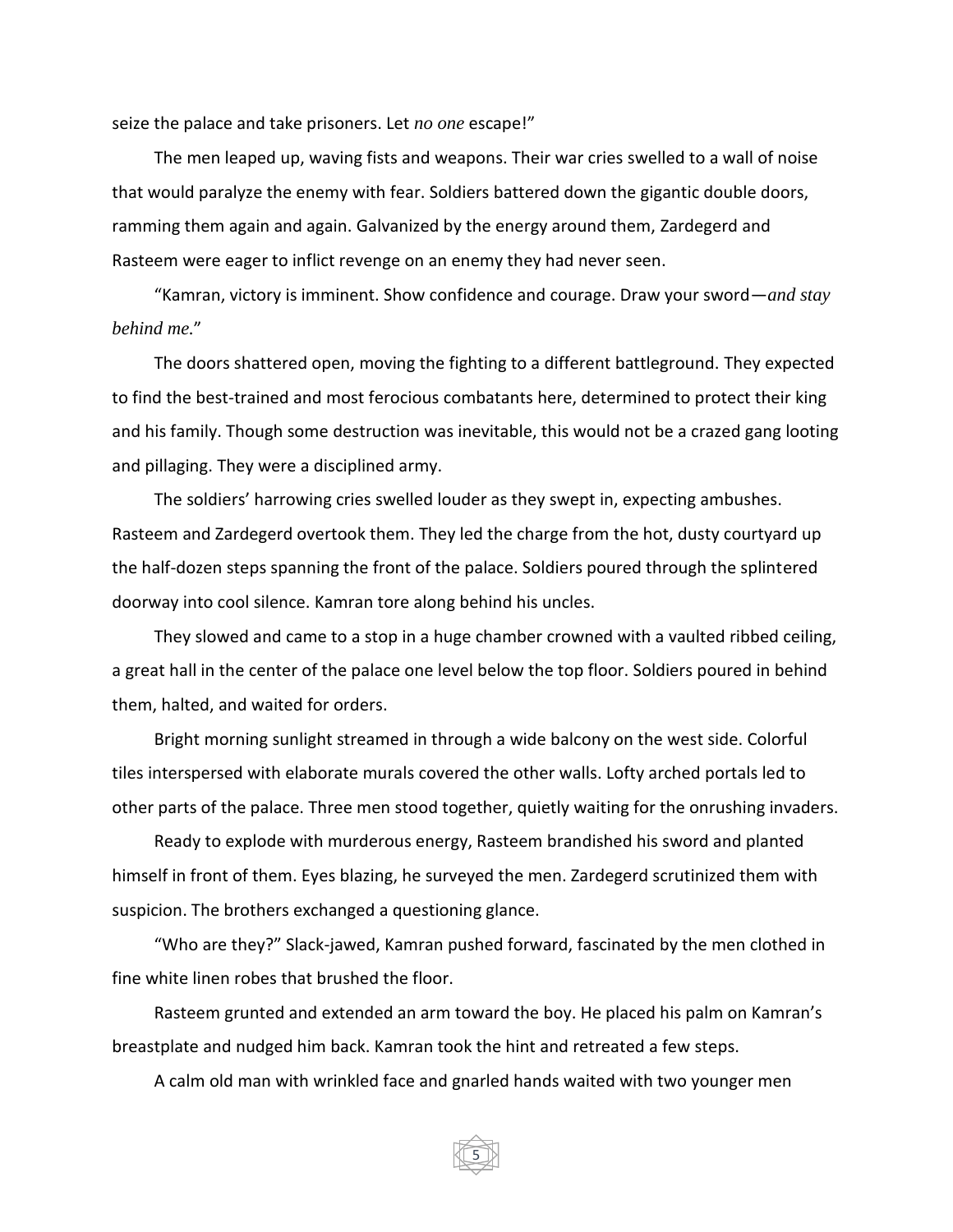behind him. He leaned on a tall black staff topped by a blue orb encased in silver. His white hair reached his shoulders. Thick as a rope, his beard was braided and fell below his waist. He displayed no unease, no anger.

"Where is Chudreev?" Rasteem stepped between the old man and his brother. He would protect Zardegerd, but he was prepared to intervene if his brother's temper got out of hand.

The white-haired elder executed a stiff bow. He gave Rasteem a slight, sad smile. "Why have you attacked Dodrazeb? We are a peaceful people." The elder's luxurious white linen robe was edged in a broad band of blue silk at the hem and around the cuffs of its long, wide sleeves. The robe covered white cotton trousers and a long matching tunic.

Zardegerd stormed past Rasteem and swept his sword down toward the speaker, bringing it to rest at the last instant against his ear. The old man didn't blink. The two younger men both gasped, tensing.

Rasteem cut his eyes toward Zardegerd, hoping he would not let anger dictate his actions.

"If you value your life, you will tell us where Chudreev is." Zardegerd's voice was cold as the marble floor. "Take us to him or all three of you will die."

The old man brought his eyes up to meet the prince's. "We will tell you the truth. I am Narumeset. We do not know where King Chudreev is, only that he has been absent from Dodrazeb for weeks."

Zardegerd snarled and knocked Narumeset's hat onto the floor with the flat of his blade. The younger men blanched. Kamran flinched.

Rasteem exhaled and studied the three men as the white hat came to rest several paces away. He addressed his brother in a measured voice. "They are valuable hostages. We can question them later." He snatched the staff from the old man. No match for the prince's strength, Narumeset was the only one who noticed a bright, silvery light flare over the blue stone. The elder's eyes filled with panic as his two young companions each grasped an elbow to steady him.

Rasteem held the ebony stick over his head. "We accept your surrender. Dodrazeb now belongs to Ferhad, Shahanshah of the Persian Empire!" Amid wild cheers, Rasteem ordered that the three be taken away. "Search them. Careful with the old man—we need to find out

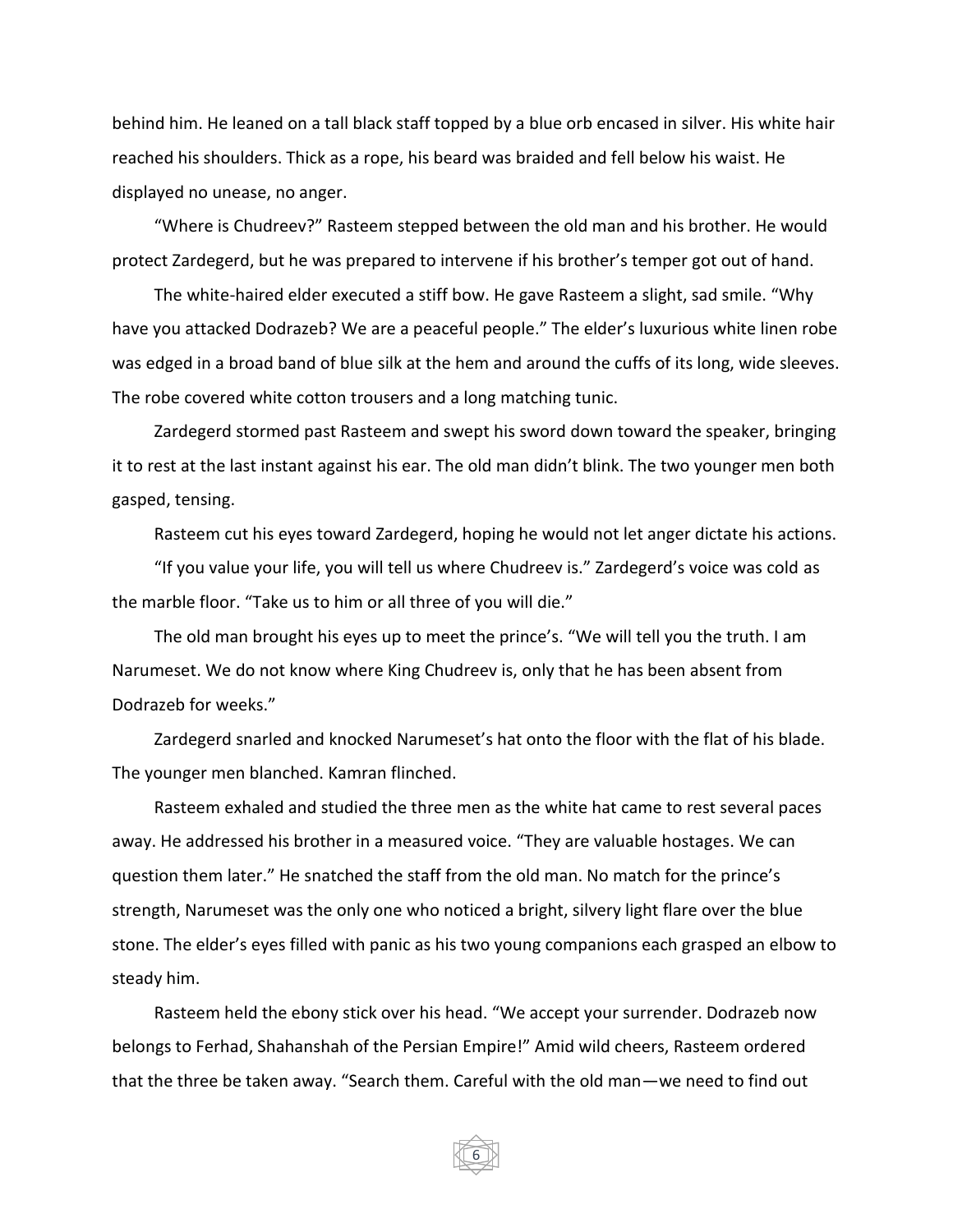what he knows."

Runners appeared, all reporting the same message: soldiers had entered every chamber, scoured every corner. The palace was deserted. "Search again. Tear this place apart if necessary. I want Chudreev in chains!" His face flushed, Zardegerd asked Rasteem, "You still doubt this Chudreev is the one responsible for the attack on Father? Where do you think the coward is hiding?"

\*\*\*

Mehyar was stretched out on the grass, hands behind his head. He grimaced while a healer made large stitches to close the laceration in his side. Kamran was on his knees next to him, reporting what he had seen.

"… surrounded the palace to capture anyone trying to escape. Where did they all go? There were only the three—we think they are priests—no one else!" Breathless, Kamran waved the staff about as he described the storming of the palace to Mehyar.

"They said the king has been absent for weeks." Rasteem joined them. He retrieved the unusual staff and gave it a closer look while Kamran told Mehyar about the palace.

The shaft was a single piece of polished ebony almost as tall as a man. It tapered, narrowing a bit before growing a little larger in diameter near the top. A thin copper wire embedded in a deep, continuous groove ran the entire length, coiling with mathematical precision several times around the shaft. A series of thick parallel silver bands emerged from the top of the wooden rod. They spiraled outward forming a bulbous cage, coming together again at its apex. The shining silver ribbons contained a round, fist-sized, polished blue stone. It was as if each wide strand of silver grew out of the shaft, like fingers on a hand.

Silver sparkling in the sunlight, Rasteem held out the staff at arm's length. The copper wire wound around it like the staircase wound around the circular tower rising into the sky. The tower was like nothing else in Dodrazeb. It protruded from the valley floor on the east side of the palace, dominating the city as if it had sprouted there from roots deep below the ground. Unlike the city's colorful buildings, the tower was a drab, uniform brown. Like a relic from the beginning of time, its interlocking bricks fit together without mortar. A wide staircase spiraled upward to a domed rotunda.

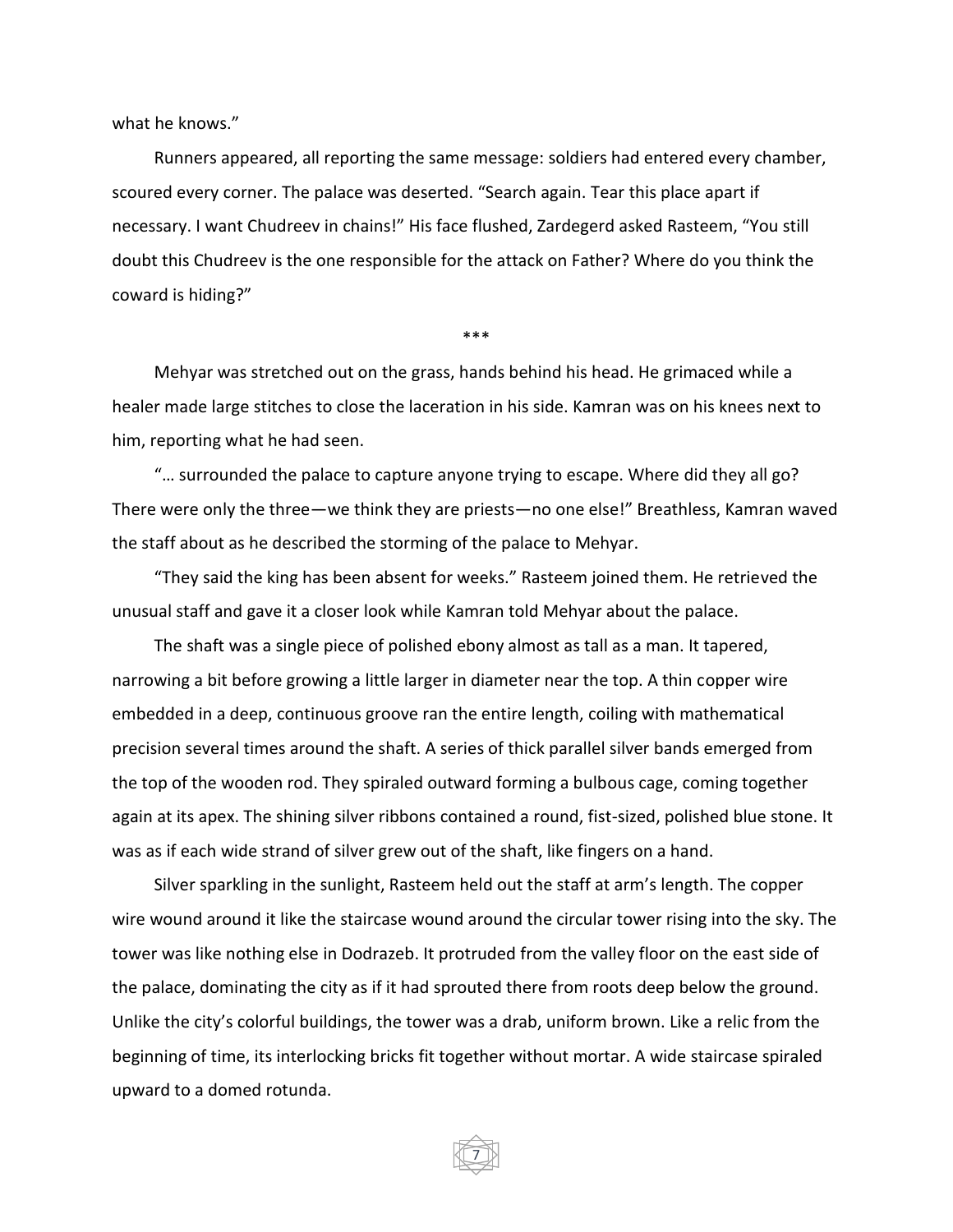The healer finished tending Mehyar and saw Rasteem's injury. Sitting on the grass in the shade by Mehyar, Rasteem let the healer probe the bloody gash.

Mehyar said, "Another wound, another scar, a remembrance of yet another victory?" Rasteem glared. Mehyar hid a smile, asking Kamran, "You have no wound, no souvenir of your first battle?"

Rasteem scowled. The healer jabbed a large needle into his tender flesh.

"No." Kamran yanked off his helmet and ran a hand through his mop of black curls. "Not with all of this armor."

"Mehyar's armor couldn't protect him from your carelessness!" Rasteem sucked in a sharp breath when the healer's needle stabbed again.

Biting his bottom lip, Kamran stared at the ground. The healer finished stitching and wrapped a clean bandage around Rasteem's bicep.

\*\*\*

The two warriors compared notes. They had expected a larger force of trained troops and more warlike people. Dodrazebbian soldiers were easy to identify. They wore beige, quilted linen tunics edged in bright blue over loose muslin shirts and thick wool trousers. Most had bronze helmets and corselets of hardened leather scales. They carried a spear or short sword and a shield. The small disciplined army looked nothing like the savage vandals the Persians had encountered in the wilderness.

Rasteem summed it up. "Most defenders weren't soldiers. They were citizens trying to protect their homes. Their king abandoned them, yet they still resisted our forces as best they could. Do they know of Chudreev's heinous crimes?"

"Are you convinced now that the king of Dodrazeb is Chudreev the Viper?" Mehyar asked.

Rasteem looked at the destruction his army had caused. "It's easier to believe, since he's hiding. Perhaps he went mad, recruited vandals to attack. But *why?*"

Healers brought a stretcher for Mehyar and took him back to the army camp. Rasteem strode across the courtyard, borrowed a horse, and rode into the conquered city.

The streets nearest the palace were wide, the buildings large. There were a surprising number of park-like areas among the stone and brick buildings creating a sense of graceful,

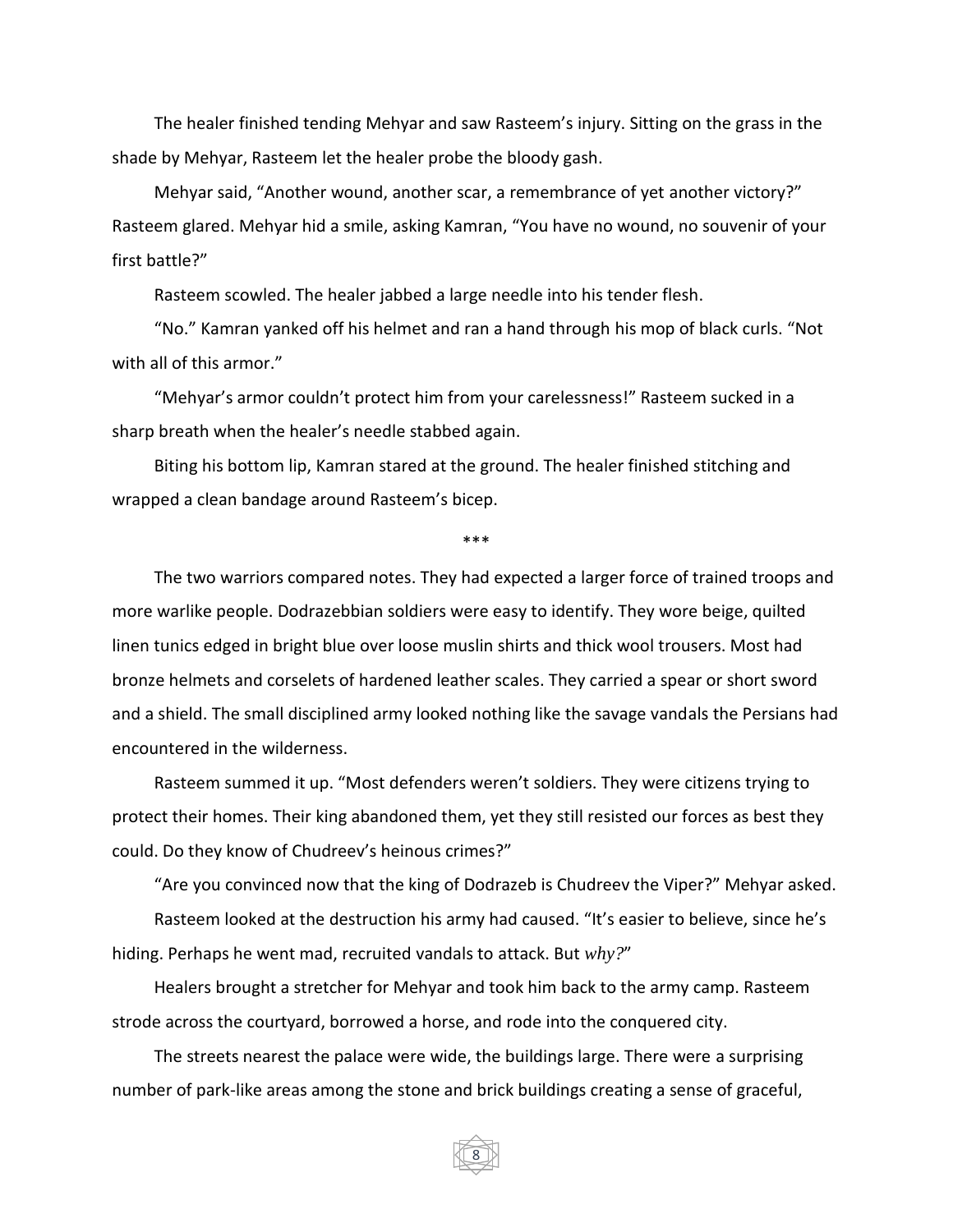flowing harmony. Cool shade under tall trees invited passersby to enjoy lawns, flowers, and fountains.

The invasion had obliterated peacefulness. Houses and shops smoldered, bodies lay scattered among the ruins. A pair of young children struggled to climb over some rubble. They were covered in dirt and ashes, clutching bundles of belongings. Anguished cries cut through the air as the smell of death wafted on a feeble breeze.

Rasteem shook his head. So much chaos and ruin only to have failed in their mission to take Chudreev. *Was it worth it?*

\*\*\*

Mounted troops rode into the valley and squads on foot went door to door inside the city's wall in a meticulous search. As comfortable in the saddle as he was leading infantry on foot, Rasteem sat astride Kurush, a glossy reddish-brown stallion with black mane and tail. Handlers from the king's stables had said he was too high-spirited to be a suitable war horse, just like army officers had believed Rasteem was too reckless and temperamental to become a good soldier. Rasteem and Kurush proved them all wrong.

Rasteem and Kamran slowed their horses to a walk as they neared the next desertedlooking cottage. The back of the dwelling and the dilapidated outbuilding next to it abutted a steep, rocky outcropping dotted with brambles and sparse tufts of vegetation. Its thatched roof needed repair. A crooked door dangled from a loose hinge.

A broad, shallow stream flowed past a cluster of trees near the house and meandered beyond it. The trees beckoned passersby to enjoy a respite from the heat and dust. Sunlight poured through the branches onto the cool water, making the ripples sparkle.

\*\*\*

With a burst of speed, he hurtled toward the doorway. The boy followed, sword drawn, hanging back as ordered. Rasteem tore the rickety door from its one loose hinge and launched himself through it with a roar.

Rasteem surveyed the dark interior as his cry swelled. Trying to take in every detail at once, he missed one crucial item: a thin rope stretched across the doorway at ankle height. The trip wire sent Rasteem crashing toward the floor. While a shrill scream echoed inside his skull,

9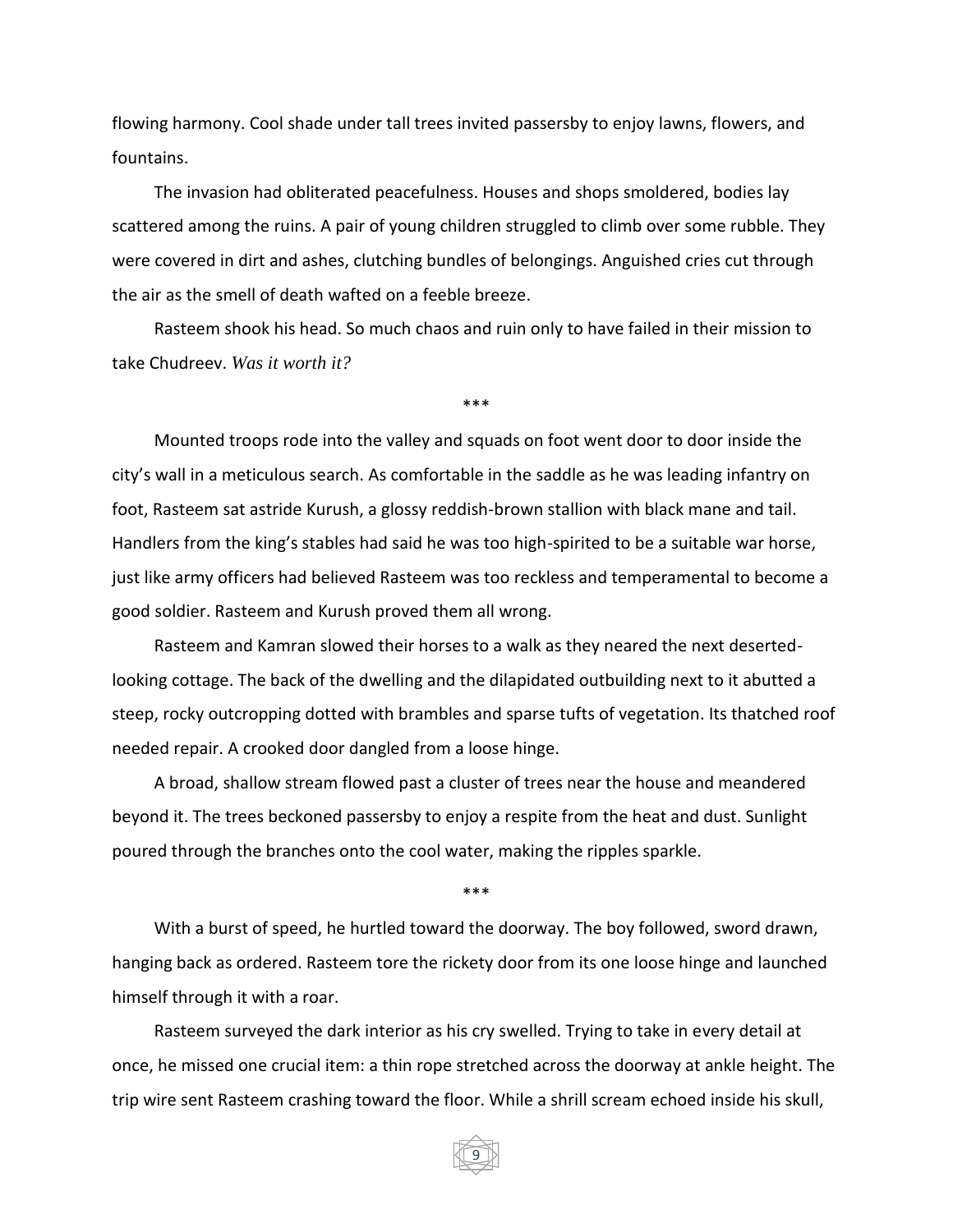he twisted and tried to roll onto his back before hitting the dusty flagstones. Something heavy hit him, sending a jolt of pain through his right shoulder blade. The force knocked him forward onto his stomach and sent his sword flying out of his hand.

Angry at failing to anticipate the trap, Rasteem let loose another roar and flipped onto his back. He could just make out a dark, solid shadow framed in the open doorway. Fearing for Kamran's safety, he kicked out one foot and tripped his adversary. As the shadow started to fall, he sprang up and grabbed for its throat. When sharp teeth clamped onto his outstretched hand he roared again in pain. Something hard struck the back of his head with an explosive crack and enough force to make sparks dance before his eyes.

With deep pain radiating from his thumb and a throbbing lump on his head, Rasteem watched the shadow dissolve into sunlight streaming through the doorway. He shook his head to clear his vision and heard a gasp. Instinct advised him to duck and he avoided another wallop from a heavy weapon.

Rasteem pounced toward the sound at the same time Kamran shouted outside. Blaming himself for endangering the boy, unsteady on his feet, the warrior groped in the dark.

Rasteem made contact with a warm body. He closed his fingers around a hank of hair, twisted it, and pulled his assailant toward him. They struggled, high-pitched screams overlapping his grunts. Something heavy clanked against the flagstones. Holding tight to the flailing whirlwind, Rasteem pushed it toward the door. He wanted to continue the fight in sunlight so he could see what had happened to Kamran.

He crossed the threshold onto the hard-baked earth outside. He didn't see the boy. What he did see made him loosen his grip on his prisoner.

## "A *woman*!"

She preyed on his surprise and wrenched free. She swung around to run away, her long, thick braid of black hair whipping. Rasteem seized the braid with one hand and jerked her to a stop. She screamed again. He grabbed her with his other hand and pulled her to his chest, pinning her hands at her sides. He wrapped the braid several times around his hand and forced her to face him. As she wrestled to escape, a mark on her skin behind her left ear resembling a coiled snake caught his attention. Putting the discovery aside for later, he began an

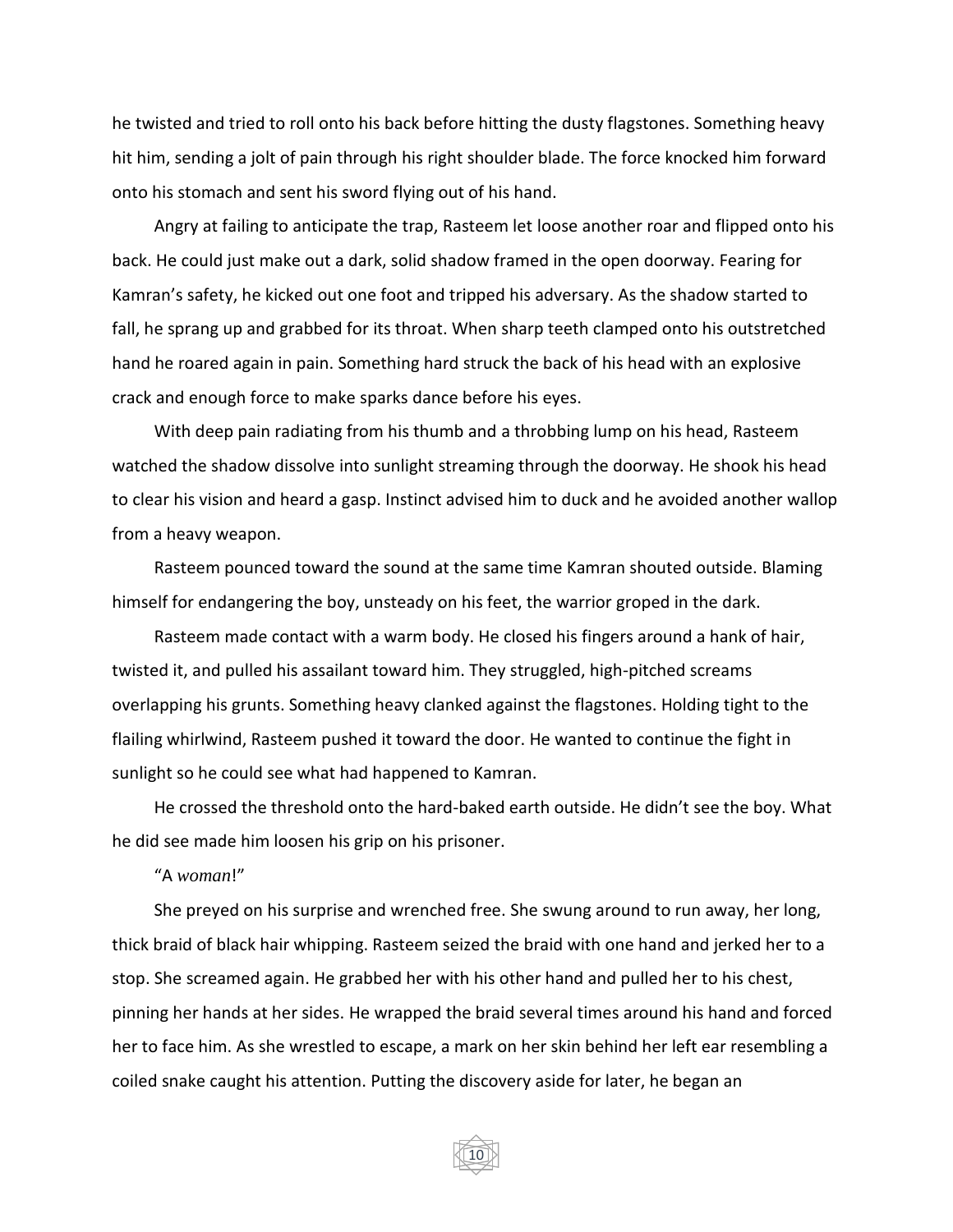interrogation.

"Who are you? Why are you hiding?" He eyed his captive, trying to understand how a mere woman could have come so close to besting him.

Her long, loose plain muslin tunic and ill-fitting trousers were dirty, the embroidered slippers on her feet tattered and muddy. Under streaks of grime and soot, her face twisted into a snarl, exposing pearl-white teeth. Rasteem had no desire to feel how sharp they were.

"Barbarian devil!" she cried. The metal scales on Rasteem's armor tore at the thin fabric of her tunic, pressing into her flesh as she writhed.

"Kamran!" He yelled, trying to look in all directions at once. He spotted the boy's blade in the dirt between the hovel and its dilapidated shed. Cold dread returned.

"How many of you are there?" He jerked the braid still wound around his hand. She cried out again and stared at him with raw hatred, her dark eyes glistening. He felt her heart beating against her ribs, sure it was more from struggling against him than from fear. Rasteem had the feeling she was every bit as dangerous as any lion he had ever cornered in a hunt.

"What will you do with Dodrazeb now?" she demanded.

Astonished by her insolence, he scowled. "The same thing I'll do with you—*whatever I please*." Trying to spot Kamran, Rasteem spat out, "If he's harmed, I swear I will—"

"You will *what?*" A sneer twisted her mouth.

Before Rasteem could decide her punishment, a loud groan came from somewhere near the small ramshackle outbuilding.

"Kamran!" Rasteem pulled the woman with him toward the sound. A helmet rose from behind a pile of debris crowned by a broken stool. Vulnerable without his sword—it still rested where he had dropped it in the hovel—Rasteem braced for another attack until Kamran's face was visible beneath the helmet. Rubbing the back of his neck, the boy came to his feet.

Kamran took a halting step toward Rasteem and his prisoner. "I wasn't expecting a wo–" "Behind you!" Rasteem saw movement in the shed.

The second of distraction was all the prisoner needed. She yanked her braid from his hand and pushed against his chest to get away. As the woman made her move, a screaming girl in threadbare, dirty clothes burst out of the shed, hands clamped around a rusty pitchfork raised